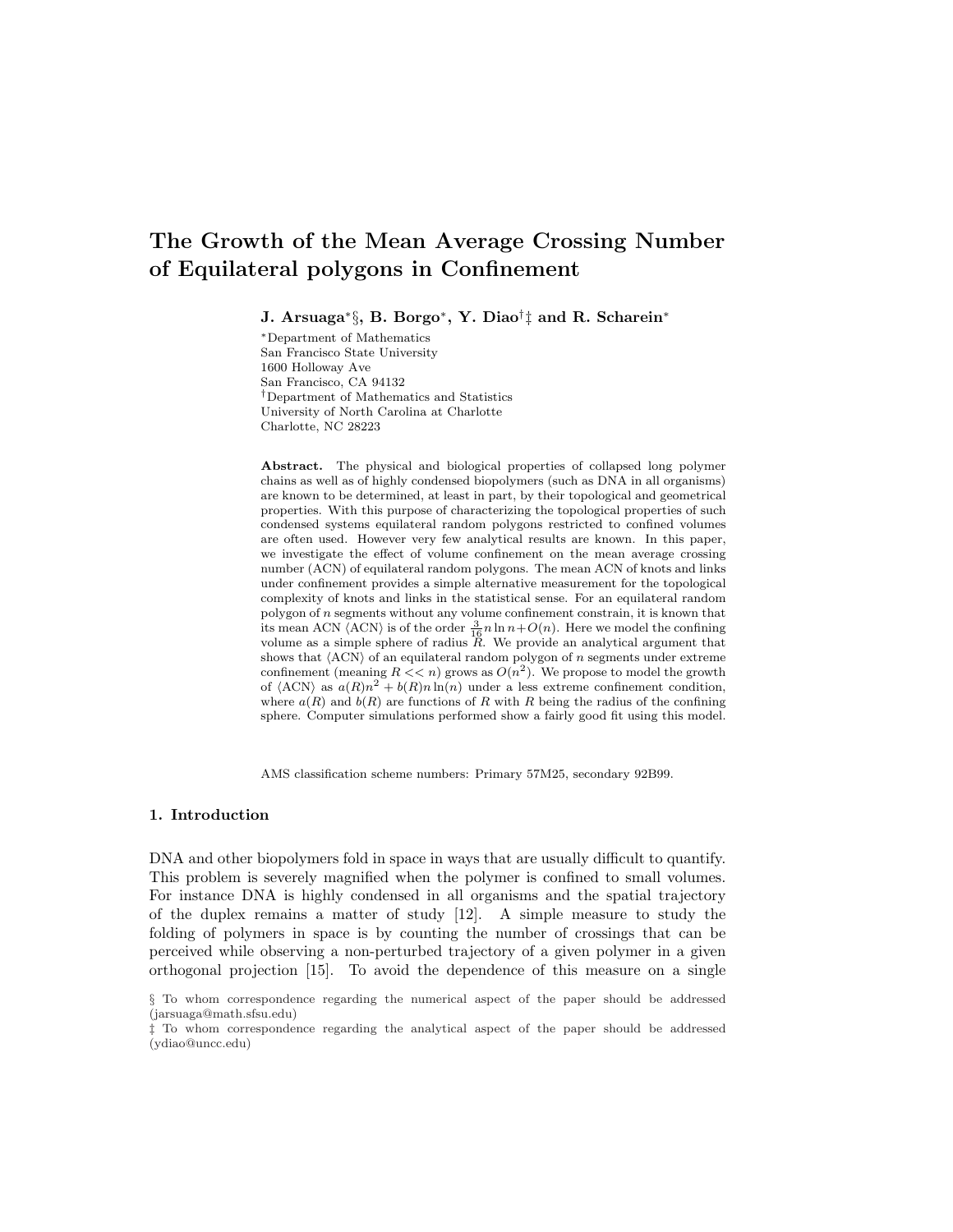selected orthogonal projection, the average crossing number (ACN), defined as the average of crossing numbers over all orthogonal projections, is used. For practical purposes one considers the mean ACN which is defined as the average of ACN over the entire statistical ensemble of polymers with a fixed length, we denote this value by  $\langle \text{ACN} \rangle$ .

In the case of knotted DNA molecules the  $\langle \text{ACN} \rangle$  can be experimentally measured since it correlates well with the experimentally observed speed of electrophoretic migration of knotted DNA molecules of the same size but of various knot types [28], with the expected sedimentation coefficient of different types of DNA knots [33], and with relaxation dynamics of modeled knotted polymers [13]. This observation is particularly relevant for the understanding of DNA knots extracted from bacteriophage P4 [19], which have been proposed to study DNA folding inside bacteriopages [3].

Some circular biopolymers and in particular DNA are often modeled in free solution as equilateral random polygons (also called freely jointed polygons). Some topological and geometrical properties are known about equilateral random polygons (e.g. [7, 11, 32]) and in particular it is known that an equilateral random polygon of n segments without any volume confinement constrain the  $\langle \text{ACN} \rangle$  scales as  $\frac{3}{16}n\ln n + O(n)$  [8]. One may model densely packed circular polymers confined to a tight space using equilateral random polygons confined into a given volume and aim at developing a theory that explains the scaling behavior of different topological and geometrical parameters. This however has proven to be a very difficult task. In most cases these results have been limited to numerical studies [3, 4, 20, 21, 22, 23]. Theoretical results on the other hand have been limited to simpler polymer models [2].

In this paper, we investigate the case of an equilateral random polygon confined to a sphere. This simple model can easily be generalized to other convex volumes and has biological relevance since it can be directly applied to the folding of DNA in bacteriophage capsids. First we revise some of the basic results for equilateral random polygons. Second we provide an analytic proof that shows that for tightly confined random equilateral polygons of length n,  $\langle \text{ACN} \rangle$  scales as  $O(n^2)$ . This prompts us to model  $\langle \text{ACN} \rangle$  as  $a(R)n^2 + b(R)n \ln(n)$ , where R is the radius of the confining sphere. The function  $a(R)$  is positive when R is small and it decreases to 0 as R increases to  $n/2$ . The function  $b(R) \approx 0$  for small values of R and increases to 3/16 as R increases to  $n/2$  (when the effect of confinement effect totally vanishes). Third we perform numerical simulations to determine the values of these scaling coefficients. We conclude by discussing the relevance of these results to the problem of DNA packing in bacteriophage P4.

## 2. Basic facts about equilateral random polygons

Let us formally define the equilateral random polygons first. Let  $Y_1, Y_2, \ldots, Y_n$  be *n* independent random vectors uniformly distributed on  $S<sup>2</sup>$  (so the joint probability density function of the three coordinates of each  $Y_j$  is simply  $\frac{1}{4\pi}$  on the unit sphere and 0 otherwise). An equilateral random walk of n steps, denoted by  $EW_n$ , is defined as the sequence of points in the three dimensional space  $\mathbb{R}^3$ :  $X_0 = 0$ ,  $X_k = Y_1 + Y_2 + \cdots + Y_k, \ k = 1, 2, ..., n.$  Each  $X_k$  is called a vertex of the  $EW_n$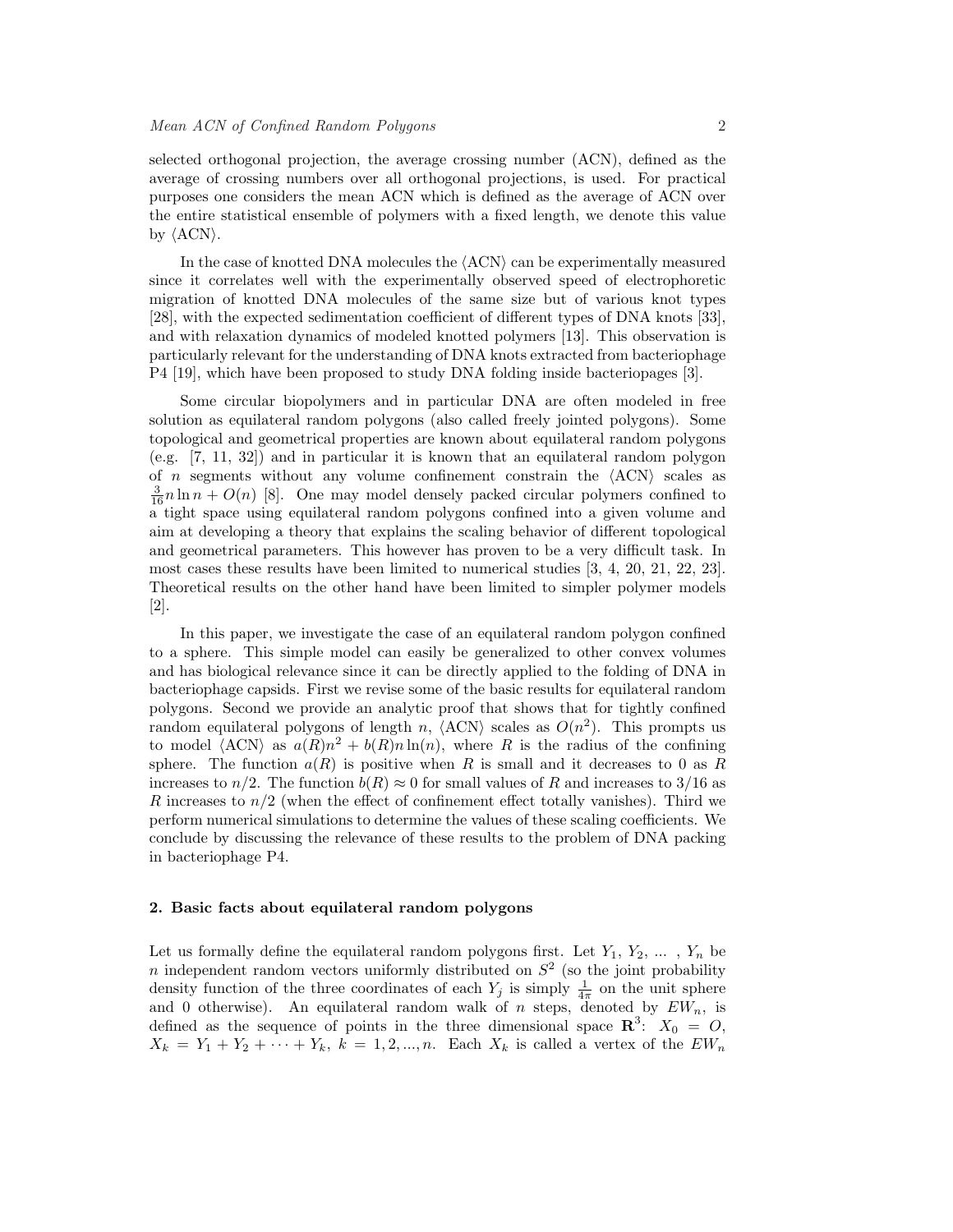and the line segment joining  $X_k$  and  $X_{k+1}$  is called an edge of  $EW_n$  (which is of unit length). If the last vertex  $X_n$  of  $EW_n$  is fixed, then we have a conditioned random walk  $EW_n|X_n$ . In particular,  $EW_n$  becomes a polygon if  $X_n = O$ . In this case, it is called an equilateral random polygon and is denoted by  $EP_n$ . The joint probability density function  $f(X_1, X_2, ..., X_n)$  of the vertices of an  $EW_n$  is  $f(X_1, X_2, ..., X_n) = \varphi(U_1)\varphi(U_2)\cdots\varphi(U_n) = \varphi(X_1)\varphi(X_2 - X_1)\cdots\varphi(X_n - X_{n-1}).$ 

Let  $X_k$  be the k-th vertex of an  $EW_n$   $(n \geq k > 1)$ , its density function is defined by

$$
f_k(X_k) = \int \int \cdots \int \varphi(X_1)\varphi(X_2 - X_1) \cdots
$$

$$
\varphi(X_k - X_{k-1})dX_1dX_2 \cdots dX_{k-1}
$$
(1)

and it has the closed form  $f_k(X_k) = \frac{1}{2\pi^2 r}$  $r^{\infty}$  $\int_0^\infty x \sin rx \left( \frac{\sin x}{x} \right)$  $\int^k dx$  [25]. In the case of  $EP_n$ , the density function  $h_k(X_k)$  of the vertex  $X_k$  can be approximated by the following Gaussian distribution (derived from the above formula) [7, 9, 10]:

$$
h_k(X_k) \approx \left(\sqrt{\frac{3}{2\pi\sigma_{nk}^2}}\right)^3 \exp\left(-\frac{3|X_k|^2}{2\sigma_{nk}^2}\right),\,
$$

where  $\sigma_{nk}^2 = \frac{k(n-k)}{n}$ here  $\sigma_{nk}^2 = \frac{k(n-k)}{n}$  and the error of the estimation is at most of the order of  $O\left(\frac{1}{k^{5/2}}+\frac{1}{(n-k)^{5/2}}\right)$ . From this one can then derive some important results concerning equilateral random polygons. An application of this formula that is particularly of interest to us is the derivation of the mean ACN of  $EP_n$ , as stated in the following theorem.

**Theorem 1** [8] For an equilateral random walk of n steps,

$$
\langle \text{ACN} \rangle = \frac{3}{16} n \ln n + O(n).
$$

Another relevant theoretical result regarding the topological aspects of  $EP_n$  is the following theorem (this had been observed in simulations by many independent research groups (for example [31]).

**Theorem 2** [7] Let K be any knot type, then there exists a positive constant  $\epsilon$  such that  $EP_n$  contains K as a connected sum component with a probability at least  $1-\exp(-n^{\epsilon}),$ provided that n is large enough.

In the next section, we will establish the asymptotic growth rate of  $\langle \text{ACN} \rangle$  for an equilateral random polygon confined in a tight volume.

#### 3. Analytical Results

Let us first give a formal definition of equilateral random walks and polygons confined in a space. For simplicity, we will assume that the confining space is  $B(O, r)$ , namely the ball of radius  $r > 1$  that is centered at the origin O. Furthermore, we will assume that the length of each step of the walks and polygons is one.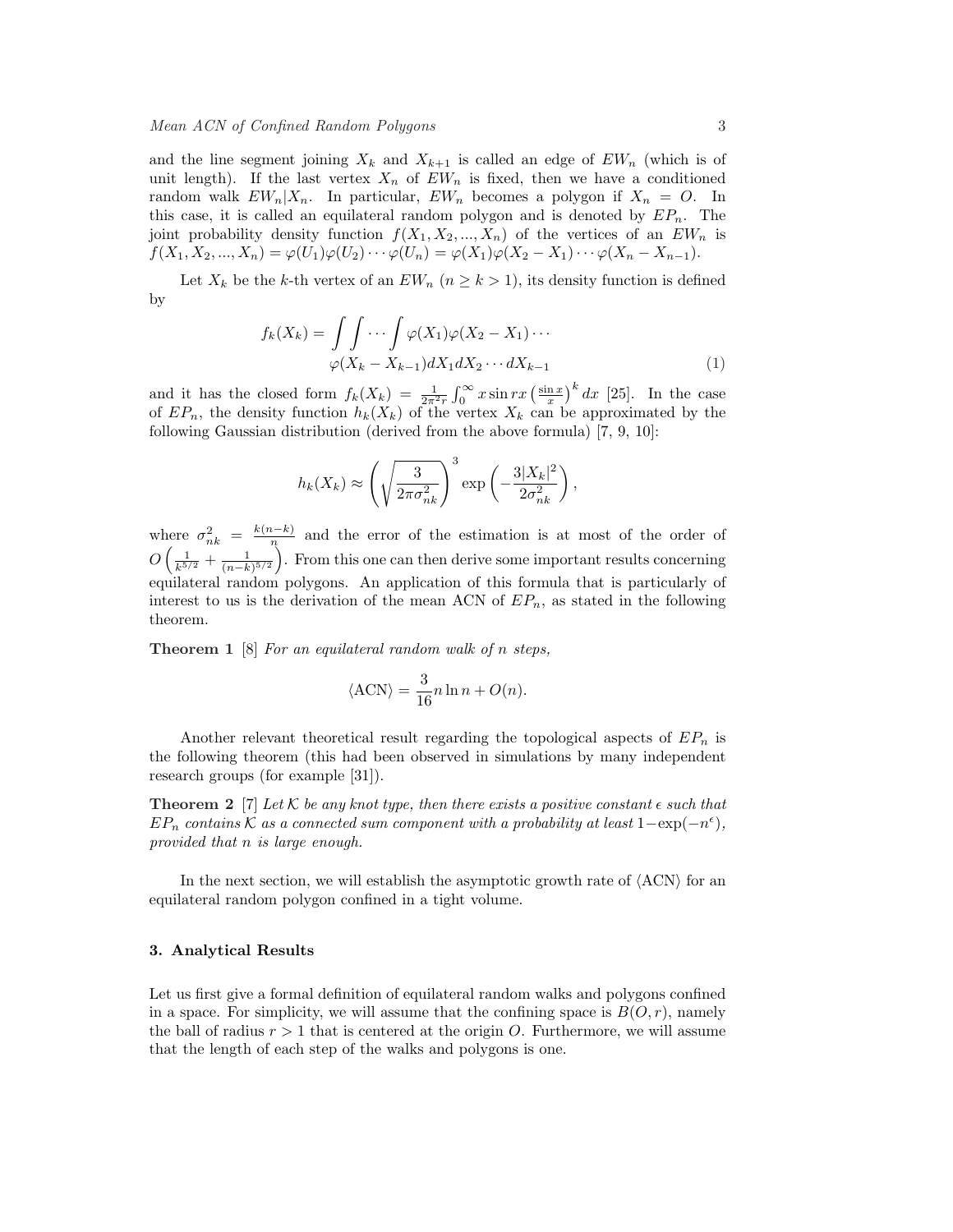**Definition 1** Let  $X_0 \in B(0,r)$  and let  $S(X_0)$  be the unit sphere centered at  $X_0$ .  $S'(X_0) = S(X_0) \cap B(0,r)$  is either  $S(X_0)$  itself or is a spherical cap. If  $X_1$  is a random point uniformly distributed on  $S'(X_0)$ , then we will say that  $\overline{X_0 X_1}^*$  is a confined random step (from  $X_0$ ). An equilateral random walk of n steps confined in  $B(O,r)$  (starting from a point  $X_0 \in B(O,r)$ ) is then defined as a sequence of points  $X_0, X_1, X_2, ..., X_n$  such that  $\overrightarrow{X_j X_{j+1}}$  is a confined random step (from  $X_j$ ) for each  $n-1 \geq j \geq 0$ . An equilateral random polygon of n steps confined in  $B(O,r)$  is simply a conditioned equilateral random walk of n steps confined in  $B(O, r)$  under the condition that  $X_n = X_0$ .

Of course, every equilateral random walk or polygon defined above is confined in  $B(O, r)$ . Here in the definition we are allowing the random walks and polygons to intersect the boundary of  $B(O, r)$ , but the probability of that is actually zero as one can check. From now on, we will use  $W_n^c(X_0)$  to denote an equilateral random walk of *n* steps confined in  $B(O, r)$  with starting point  $X_0 \in B(O, r)$  and will use  $P_n^c(X_0)$ to denote an equilateral random polygon of n steps confined in  $B(O, r)$  with starting point  $X_0 \in B(0,r)$ . Furthermore, we will use  $W_n^c(X', X'')$  to denote a conditioned equilateral random walk of n steps confined in  $B(O, r)$  where the condition is that the starting and ending point of the random walk are  $X'$  and  $X''$  respectively. Any specific configuration of a  $W_n^c(X', X'')$  is called a pattern. A  $W_n^c(X', X'')$  is said to be within an  $\epsilon$ -neighborhood of a pattern if each vertex of  $W_n^c(X', X'')$  is within an  $\epsilon$ -distance from its corresponding vertex in the pattern. Figure 1 shows two special patterns of equilateral random walks confined in a sphere where they intersect each other at the center of the sphere.



Figure 1: Two special patterns with their middle steps intersecting each other perpendicularly.

**Lemma** 1 Let  $m = 2[r] + 3$ , then there exist positive constants  $\alpha > 0$  and  $\beta > 0$ (depending only on r) such that for any X', X'', Y'', Y'' in  $B(O, r)$ , the probability that the ACN between the middle step of  $W^c_m(X', X'')$  and the middle step of  $W^c_m(Y', Y'')$ is greater than  $\beta$  is at least  $\alpha$ .

**Proof.** The choice of m ensures that no matter what  $X'$ ,  $X''$ ,  $Y'$  and  $Y''$  are, one could always draw two special patterns, one for  $W_n^c(X', X'')$  and one for  $W_n^c(Y', Y'')$ such that their middle steps form a perpendicular cross centered at the origin as shown in Figure 1. This is possible since the distance from any end point in this cross is of a distance at most  $r + 1/2 < [r] + 1$  to any point in  $B(O, r)$ . If we perturb the vertices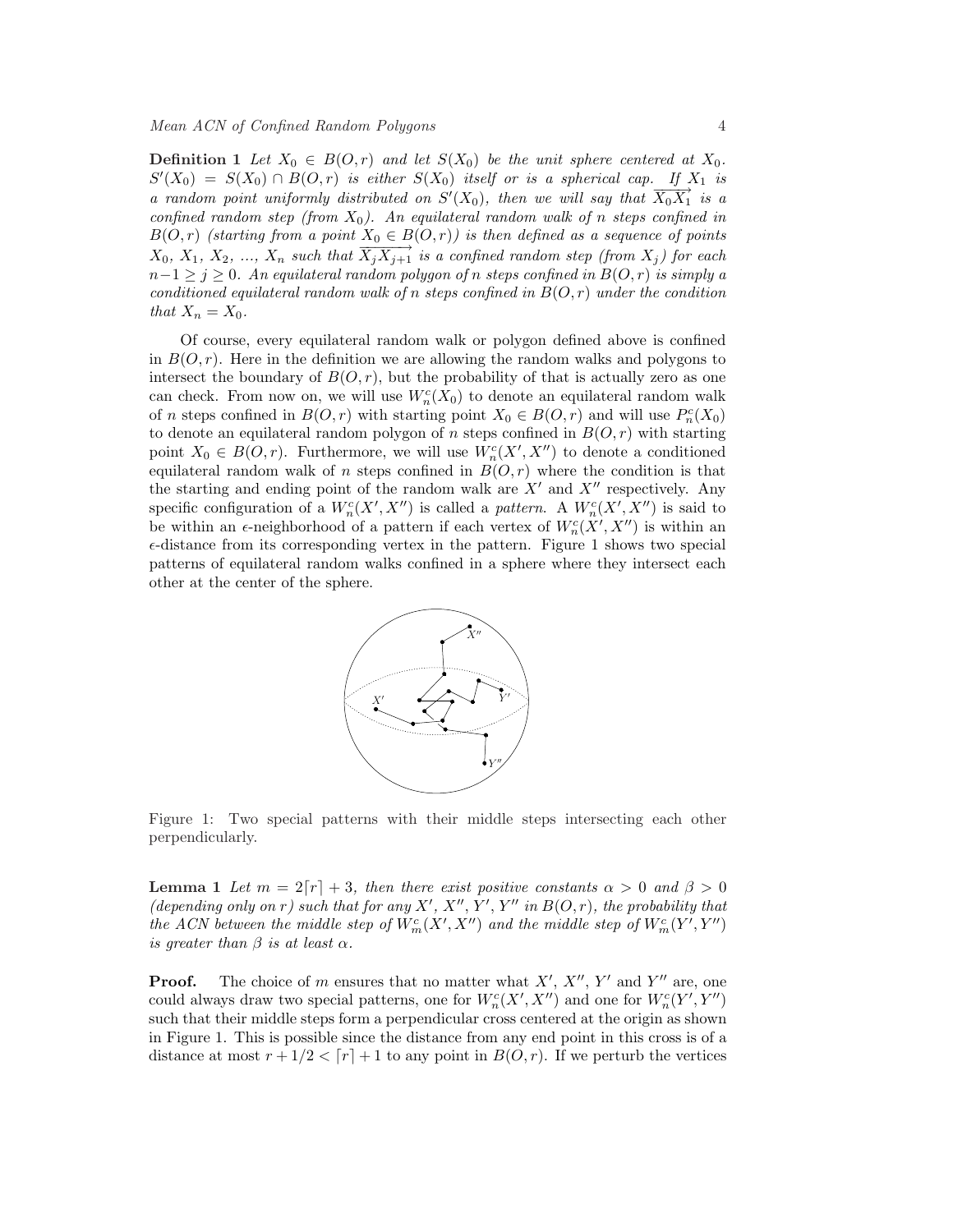of  $W_n^c(X', X'')$  and  $W_n^c(Y', Y'')$  within the 1/4-neighborhood U of these two patterns, then the ACN of the two middle steps would be greater than some positive constant  $\beta$ . Since the probability that the vertices of  $W_m^c(X', X'')$  and  $W_m^c(Y', Y'')$  fall into U (for any such special patterns) is bounded below by a positive constant (only depending on r), it follows that the probability that the two middle steps has an ACN  $> \beta$  is bounded below by some positive constant  $\alpha > 0$ .

**Theorem 3** Let  $P_n^c$  be an equilateral random polygon of n edges confined in  $B(O,r)$ , then the mean ACN of  $P_n^c$  is of the order of  $O(n^2)$ .

**Proof.** Let  $\ell_1, \ell_2, ..., \ell_n$  be the consecutive edges of  $P_n^r$  and let  $a_{ij}$  be the average crossing number between  $\ell_i$  and  $\ell_j$ , then the ACN of  $P_n$  (written as  $\chi_n$ ) is simply the sum of the  $a_{ij}$ 's:  $\sum_{1 \le i < j \le n} a_{ij} = \frac{1}{2} \sum_{1 \le i, j \le n} a_{ij}$ , and  $\langle \text{ACN} \rangle = \sum_{1 \le i < j \le n} E(a_{ij}) =$  $\frac{1}{10}$ Example 15 and  $\ell_i$  and  $\ell_j$ , then the ACN of  $P_n$  (written as  $\chi_n$ ) is simply the<br>sum of the  $a_{ij}$ 's:  $\sum_{1 \le i < j \le n} a_{ij} = \frac{1}{2} \sum_{1 \le i,j \le n} a_{ij}$ , and  $\langle \text{ACN} \rangle = \sum_{1 \le i < j \le n} E(a_{ij}) =$ <br> $\frac{1}{2} \sum_{1 \le i,j \le n} E(a_{ij})$ . Sinc In order  $\sum_{1 \leq i,j \leq n} E(a_{ij})$ . Since  $a_{ij} \leq 1$  for any i, j, it follows that  $\langle ACN \rangle$  is at most of the order  $O(n^2)$ . On the other hand, since we are only concerned with the asymptotic behavior of the ACN, we may assume that  $n \gg r$  and we will only consider the  $a_{ij}$ terms where  $i < j$ ,  $j - i \geq 2[r] + 3$  and  $n - j + i \geq 2[r] + 3$ . Now take such a pair and let  $T_1$  be the *i*-th edge and  $T_2$  be the *j*-th edge. As defined in Lemma 1, let m be the unique odd positive integer such that  $m = 2[r] + 3$ . Let X' be the starting point of the  $(m-1)/2$ -edge (step) prior to  $T_1$  (following the natural orientation of the edges inherited from the definition of  $P_n^c$ ), X<sup>''</sup> be the ending point of the  $(m-1)/2$ -edge after T<sub>1</sub>. Similarly, let Y' be the starting point of the  $(m-1)/2$ -edge prior to T<sub>2</sub> and Y'' be the ending point of the  $(m-1)/2$ -edge after  $T_2$ . By the choice of i, j, X', X'', Y' and Y'' match the cyclic order they inherit from the polygon. Let  $f(X', X'', Y', Y'')$  be the joint probability density function of X', X'', Y' and Y''. Let  $P(X', X'', Y', Y'')$  be the (conditional) probability that the ACN between the middle step of  $W_n^c(X', X'')$ (which is just  $T_1$ ) and the middle step of  $W_n^c(Y', Y'')$  (which is  $T_2$ ) is greater than  $\beta$ . By Lemma 1,  $P(X', X'', Y', Y'') \geq \alpha$ . Thus we have

$$
P(a_{ij} \ge \beta)
$$
  
= 
$$
\int P(X', X'', Y', Y'') f(X', X'', Y', Y'') dX' dX'' dY' dY''
$$
  

$$
\ge \alpha \int f(X', X'', Y', Y'') dX' dX'' dY' dY''
$$
  
=  $\alpha$ .

It follows that

$$
E(a_{ij}) \ge P(a_{ij} \ge \beta)\beta \ge \alpha\beta.
$$

That is,  $E(a_{ij})$  is bounded below by a positive constant. The result of the theorem That is,  $E(a_{ij})$  is bounded below by a positive constant. The result of the theorem<br>now follows from  $E(\chi_n) = \sum_{1 \leq i < j \leq n} E(a_{ij})$  and the fact that there are  $O(n^2)$  pairs  $(i, j)$  satisfying the conditions  $i < j, j - i \geq 2r + 3$  and  $n - j + i \geq 2r + 3$ .

## 4. Numerical Results

#### 4.1. Methods

To generate ensembles of random equilateral polygons, we use the generalized hedgehog algorithm [32]. Confinement within spherical volumes was achieved by rejecting those polygons that had at least one vertex outside the specified radius.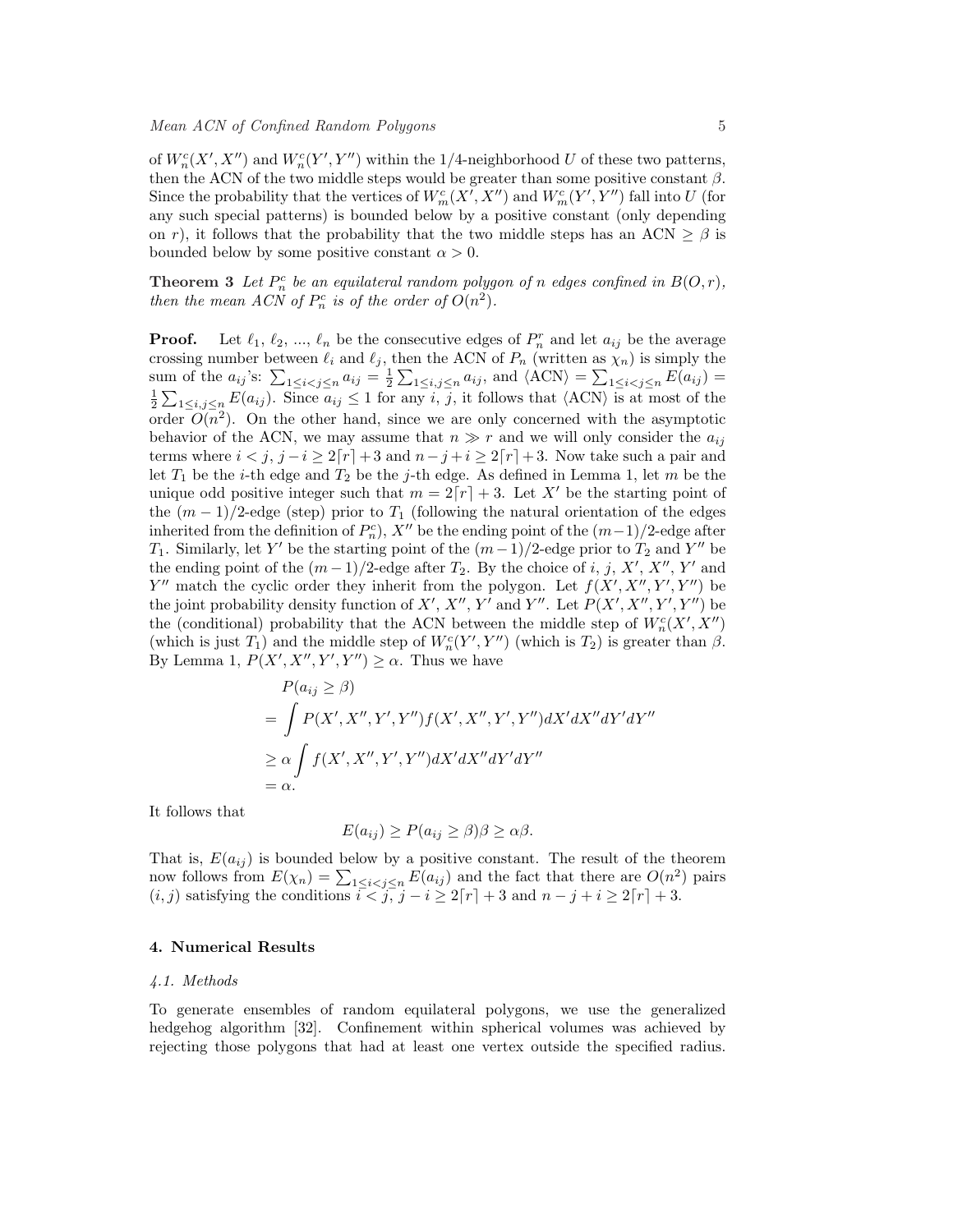Figure 2 shows three examples of random polygons inside spheres of radii  $R = 2, 3$ and 4 (where the radius of confinement is measured in unit polygon segment length). Because the computational complexity of the generalized hedgehog algorithm grows linearly with the length of the polygon we managed to generate polygons of up to 400 segments confined to spheres of radius 4. Sample sizes ranged from  $10^3$  to  $10^6$  which is comparable to sample sizes from previous studies [8, 20].



Figure 2: Confined random polygons generated using the hedgehog method. Each polygon consists of 150 segments of equal length. From left to right: the radius of confining sphere is 2, 3 and 4, the radius of gyration is 2.23, 3.003, and 4.042 and the ACN is 234.73, 141.24, and 82.67 respectively. (The confining spheres have been re-scaled to unit radius so that the details of the complexity change can be compared easily.) The effect of confinement on the polygons complexity is apparent. The presented polygons have been "smoothed" using KnotPlot [30].

## 4.2. Individual ACN computation

Sample conformations were used to calculate both the  $\langle \text{ACN} \rangle$  and the radius of gyration. Each individual ACN was computed using the solid angle formulation (also known as the Gaussian integral formula) as explained in [17]. Briefly speaking, in the case that  $C$  is a polygon of  $n$  segments of unit length such that each segment is parameterized as  $\gamma_i(s)$  where s is the arclength of the segment, then the ACN can be expressed as

$$
\sum_{1 \le i \ne j \le n} \frac{1}{4\pi} \int_0^1 \int_0^1 \frac{|(\dot{\gamma}_i(t), \dot{\gamma}_j(s), \gamma_i(t) - \gamma_j(s))|}{|\gamma_i(t) - \gamma_j(s)|^3} dt ds.
$$
 (2)

#### 4.3. Results

In order to model the behavior of the  $\langle \text{ACN} \rangle$  in confinement and in free space we fit the data with the function  $ACN(R, n) = a(R)n^2 + b(R)n \ln(n)$ , where  $ACN(R, n)$  is the  $\langle \text{ACN} \rangle$  as a function of the number of segments, and the radius of the confining sphere. The first term of this formula accounts for the  $O(n^2)$  growth rate of  $\langle \text{ACN} \rangle$ in the case that  $R$  is small (Theorem 4), and the second term accounts for the  $O(n \ln n)$  growth rate of  $(ACN)$  in the case that there is no volume confinement constrain (Theorem 2). Figure 4 shows the asymptotic behavior for random equilateral polygons for  $R = 2, 3, 4$  and no confinement. By visual inspection one can easily appreciate the different behavior of the  $\langle \text{ACN} \rangle$  for confined polygons versus unconfined ones. Curves fit to our simulated data by non-linear least squares are in excellent agreement, with  $\chi^2$  values of 4.85 ( $R = 2$ ,  $a = .01119$ ,  $b = .05358$ ), 3.84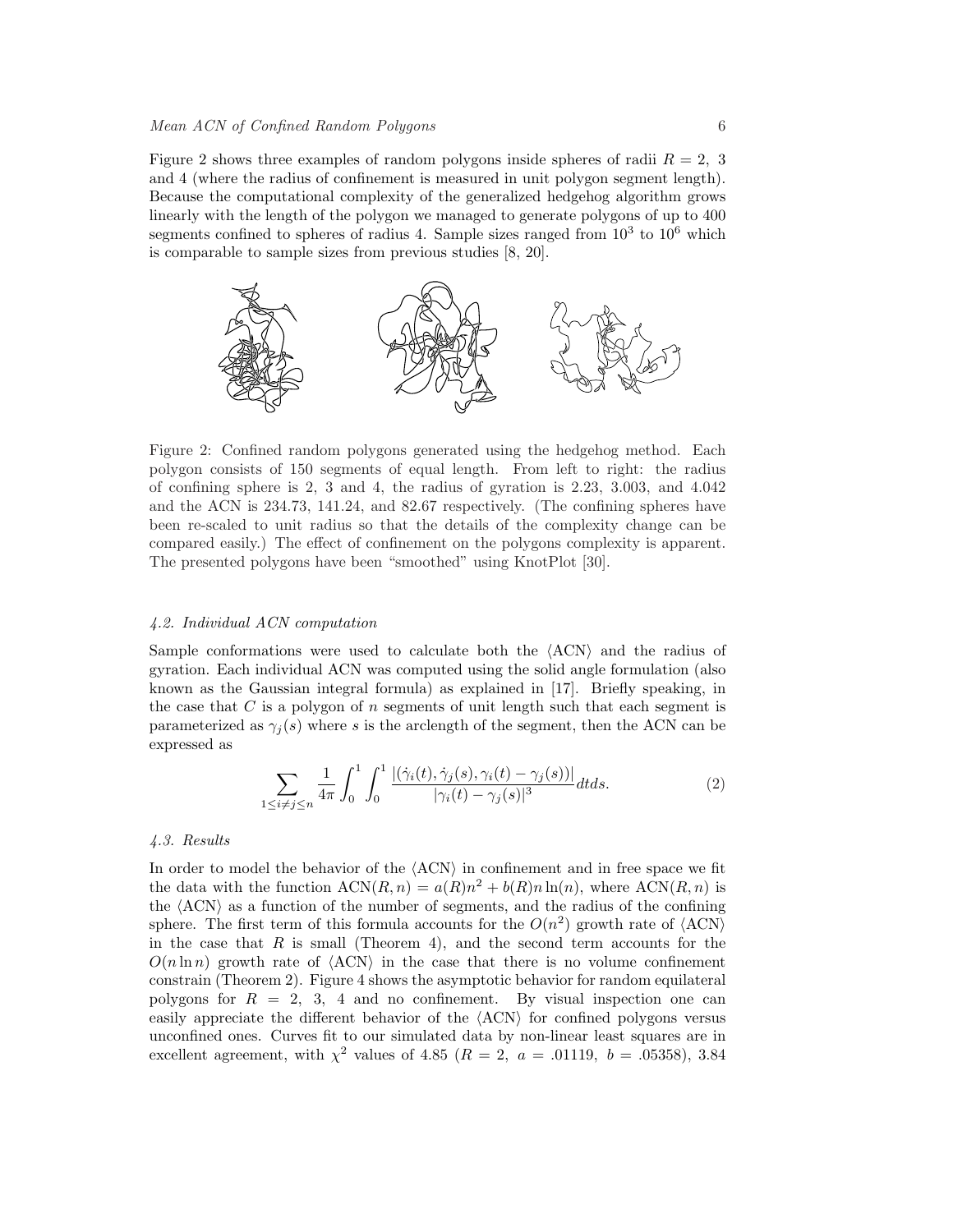$(R = 3, a = .004871, b = .076516),$  and 3.36  $(R = 4, a = .002495, b = .099431)$ . For large radii of confinement  $(> 4)$ , significantly longer segments would be required to obtain similar results and are not considered necessary in this study.



Figure 3: Relationship between mean ACN and the confining radius. The mean ACN is plotted against the number of segments and is fit as  $a(R)n^2 + b(R)n \ln(n)$ . Deviation from free space scaling is apparent.

## 4.4. The Fitting of the Scaling Coefficients

Intuitively, one expects that  $a(R)$  would be a decreasing function of R that starts as a positive number when  $R$  is a small and decreases to near 0 as  $R$  increases to pass the average radius of gyration of the polygons (that is when the confining effect disappears). Similarly,  $b(R)$  should be an increasing function that starts from near 0 when R is small and increases to the constant  $3/16$  as n passes the average radius of gyration. Figure 4 shows  $a(R)$  and  $b(R)$  as a function of R. In the plot, we have empirically fit  $a(R) = \frac{a_1}{R^2 + a_2}$ , where  $a_1 = 0.04235$  and  $a_2 = -0.24017$ . On the other hand, we have fit  $b(R)$  with the formula  $b(R) = \frac{b_1 + b_2\sqrt{R}}{R} + .1875$  where  $b_1 = -.06521$ and  $b_2 = -.14842$ . This provided a fairly good fit for  $b(R)$  as shown in Figure 4(b). Notice that while this fitting of  $a(R)$  does not totally vanish when R goes to the order of n, it becomes of the order  $O(1/n^2)$  hence the  $a(R)n^2$  term becomes negligible. On the other hand, the fitting function used for  $b(R)$  becomes  $3/16 + O(1/\sqrt{n})$  when  $R = O(n)$ , so the corresponding  $b(R)n \ln n$  term will capture the main term  $3/16n \ln n$ in  $\langle \text{ACN} \rangle$ .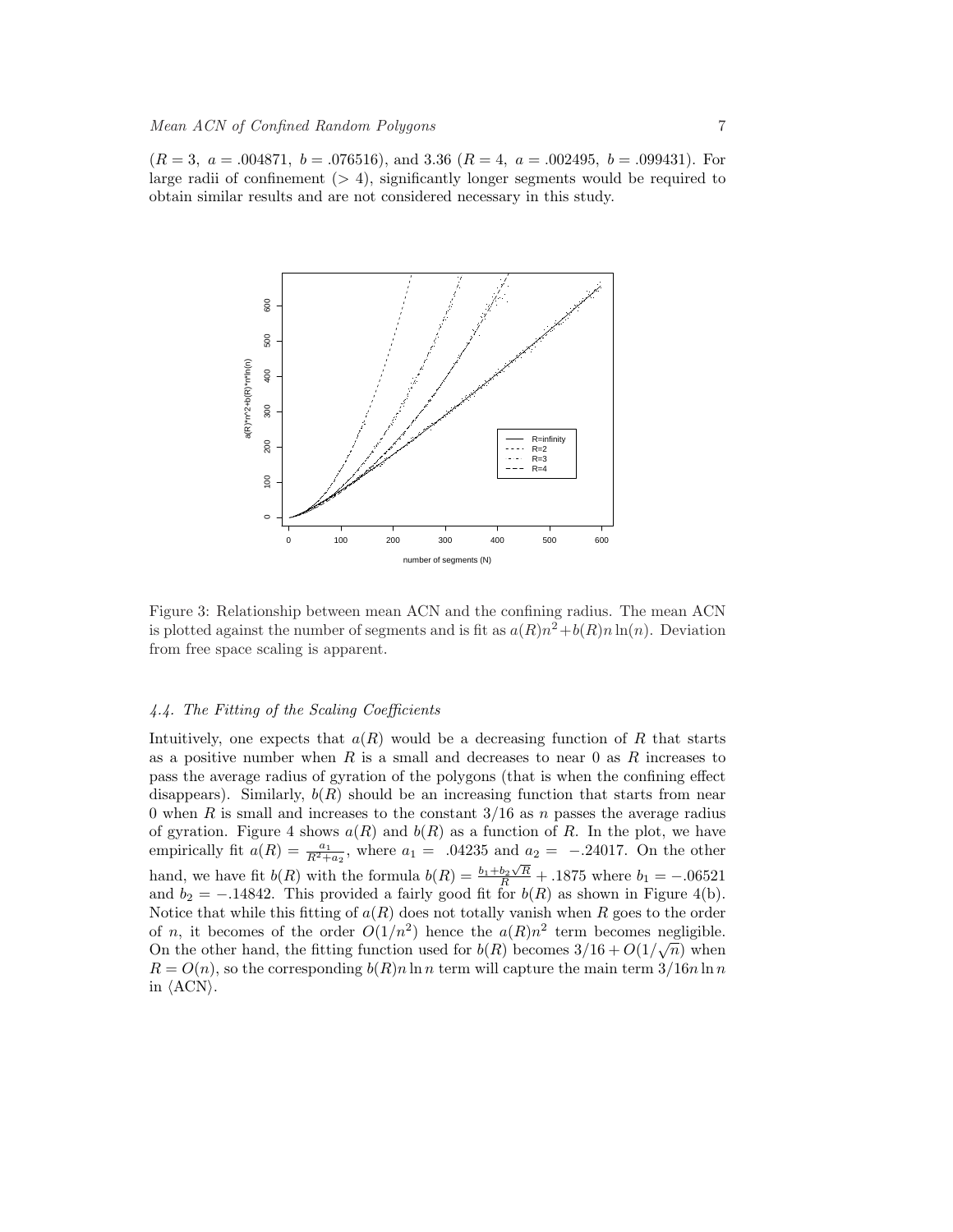

Figure 4: Coefficients  $a(R)$  and  $b(R)$  of  $ACN(n, R)$ . In each plot, the horizontal axis is the radius of confinement, and the vertical axis is the value of each parameter. The data was fit using nonlinear least squares.

### 5. Conclusion and future work

Developing the theory that describes the topological and geometrical properties of polymers in confinement is important and remains an important challenge. Here we have shown that the growth of the  $\langle \text{ACN} \rangle$  for equilateral random polygons confined to spherical volumes follows a  $O(n^2)$  formula. This result is important because it shows that the complexity of self-entanglement of a polymer (modeled as a freely jointed chain) in confinement is different from that in free space which is known to be  $\frac{3}{16}n \ln n$  for  $\langle \text{ACN} \rangle$  [8]. Furthermore it provides a reference for models of polymer folding and in particular for DNA folding in confinement. Interestingly other models give similar results. For instance uniform random polygons (i.e. those generated by placing random points uniformly inside a cube) and spooling random polygons also show an  $O(n^2)$  behavior [1, 2]. In the future we aim at applying these results to better characterize DNA knots extracted from bacteriophage P4 and use these results to provide new insights in the organization of DNA inside bacteriophages, which still remains a matter of debate [1, 6, 14, 24]. Furthermore we aim at investigating other polymer models as well as other topological properties such as the knotting probability and the mean writhe which so far has been only investigated using numerical methods.

### Acknowledgments

J. Arsuaga was supported in part by NIH grant 2S06GM52588-12 and Y. Diao is partially supported by NSF grant DMS-0712958. B. Borgo was supported by a grant from CSUPERB and the Dorothy Howell Foundation, and partially supported by the NIH UBM program to E. Connor.